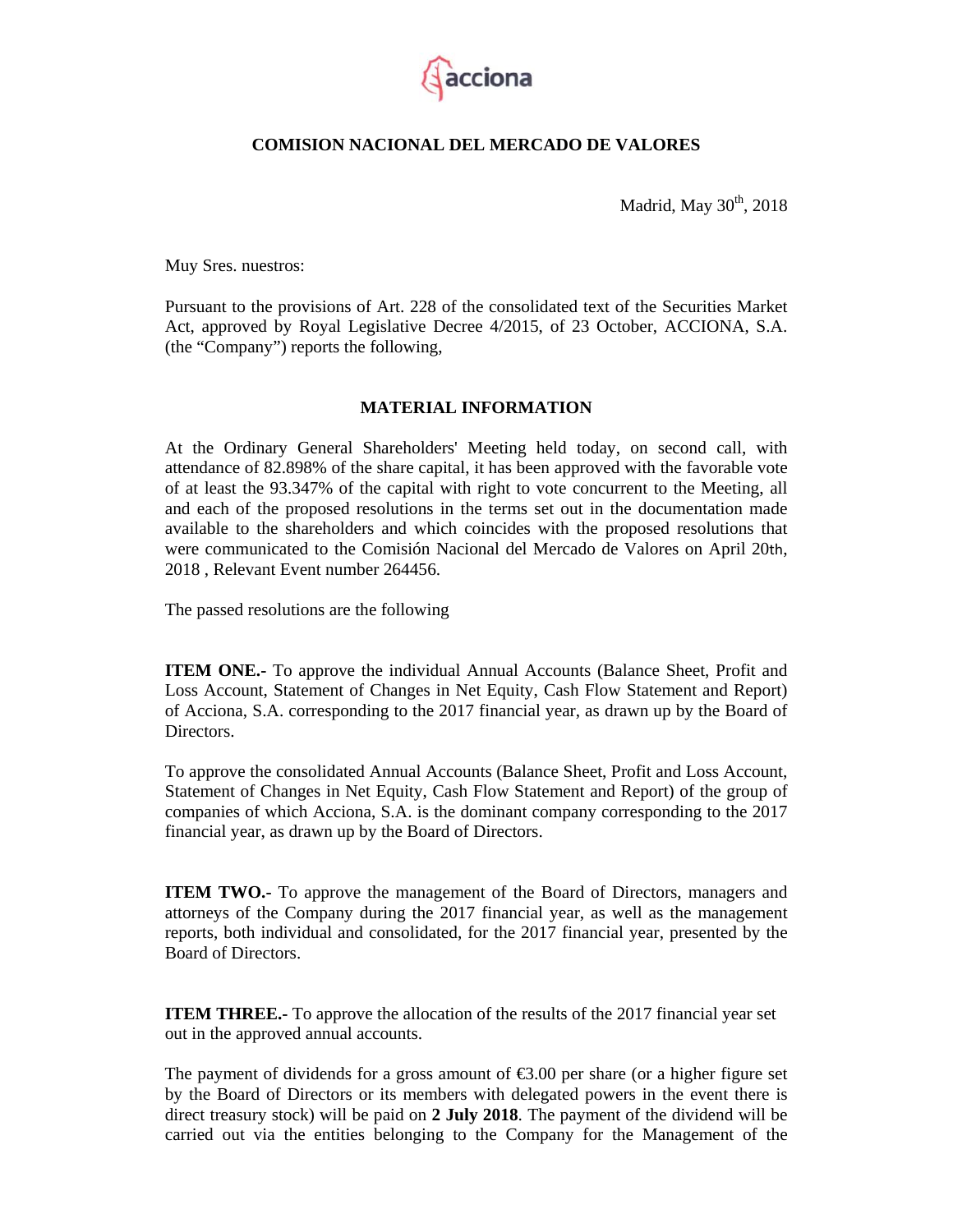

Systems of Registration, Compensation and Settlement of Securities (*Sociedad de Gestión de los Sistemas de Registro Compensación y Liquidación de Valores*).

#### **ITEM FOUR.-**

**4.1.-** to re-elect Mr José Manuel Entrecanales Domecq, as executive director;

**4.2.-** to re-elect Mr Juan Ignacio Entrecanales Franco, as executive director;

**4.3.-** to re-elect Mr Javier Entrecanales Franco, as proprietary external director, proposed by Tussen de Grachten BV;

**4.4.-** to re-elect Mr Daniel Entrecanales Domecq, as proprietary external director, proposed by Wit Europese Investering BV;

**4.5.-** to re-elect Ms Ana Sainz de Vicuña Bemberg, as independent external director;

**4.6.-** to appoint Mr Javier Sendagorta Gómez del Campillo, as independent external director;

**4.7.-** to appoint Mr José María Pacheco Guardiola, as independent external director;

All for the term established in the By-laws.

Thanking to Mr. Jaime Castellano Borrego and to Mr. Fernando Rodés Vila, the services rendered.

**ITEM FIVE.-** To increase the maximum number of shares available under the 2014 Share and Performance Share Delivery Plan by 100,000 shares, notwithstanding subsequent increases if so proposed by the Board of Directors and approved by the General Meeting of Shareholders.

#### **ITEM SIX.-**

**A)** To reduce the share capital of ACCIONA, S.A. by the amount resulting from the sum of the aggregate nominal value, with the maximum of 2,862,978 euros (the **"Maximum Limit"**), of the own shares, each with a face of one euro, that are acquired for redemption via the Buyback Programme of up to 2,862,978 own shares that will be in force until 27 March 2019 at the latest, approved by the Board of Directors on 26 February 2018 pursuant to Regulation (EU) No 596/2014 of the European Parliament and of the Council of 16 April 2014 on market abuse and Commission Delegated Regulation (EU) 2016/1052 of 8 March 2016 supplementing Regulation (EU) No 596/2014 of the European Parliament and of the Council with regard to regulatory technical standards for the conditions applicable to buy-back programmes and stabilisation measures.

As a result, the maximum figure of the capital reduction will be 2,862,978 euros, by means of the redemption of a maximum of 2,862,978 own shares, each with a face value of one euro, representing a maximum of 5% of the share capital at the time of adoption of the resolution.

In accordance with what is set out below, the definitive figure of the capital reduction will be set by the Board of Directors of the Company (with the express power of subdelegation or substitution) depending on the final number of shares acquired under the Buyback Programme, provided it does not exceed the above-mentioned Maximum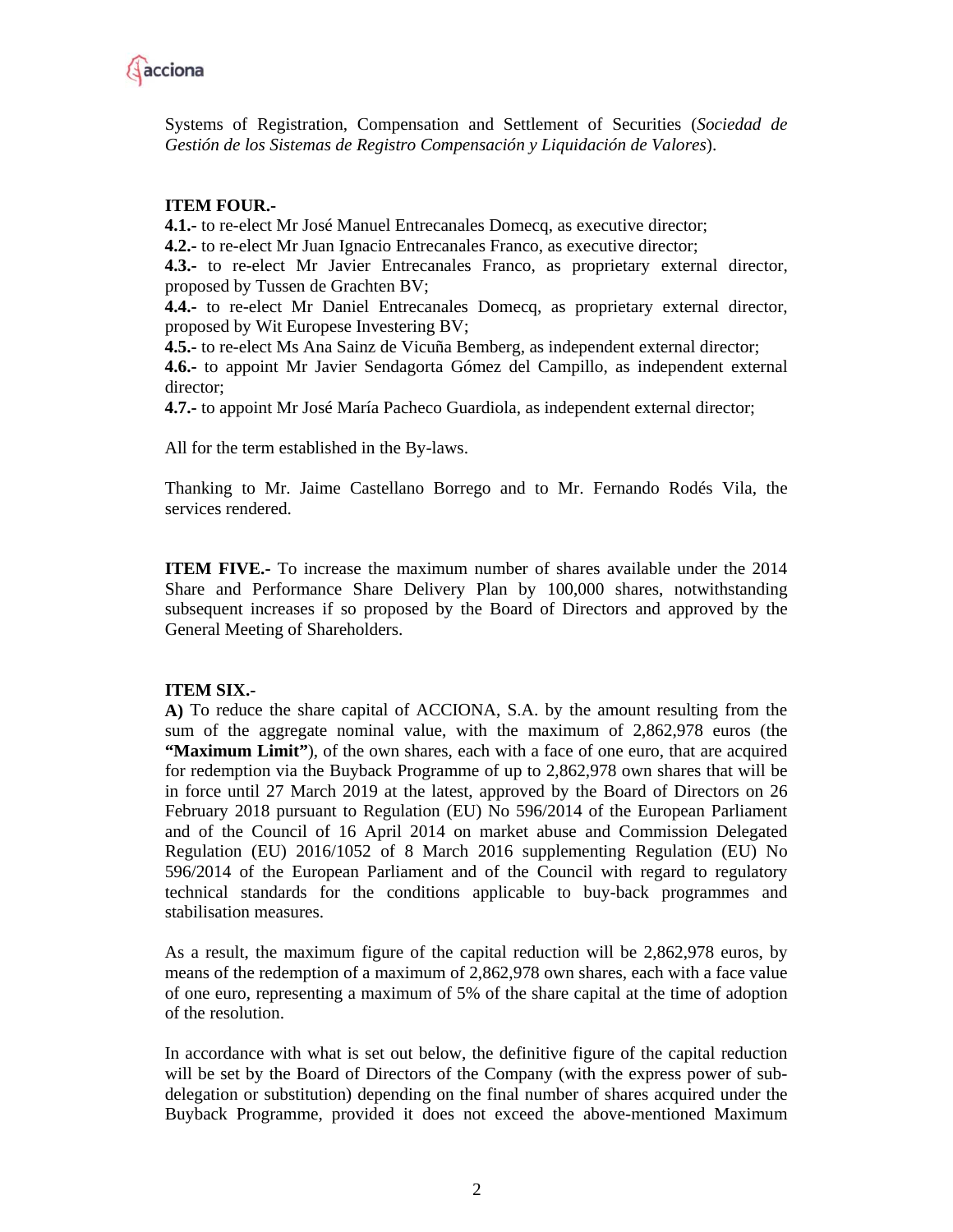

Limit and excluding the shares that are destined to cover the delivery plans for executive directors, managers and employees of the Group.

#### **Procedure for reduction, reserves used for this purpose and term of execution.**

In accordance with the terms of Article 342 of the Spanish Companies Act, the capital reduction will be executed within the month following the finalisation of the Buyback Programme and, in any event, within one year following the date of adoption of this resolution.

The capital will be reduced by the sum of the amount corresponding to the number of own shares acquired under the Buyback Programme, excluding the shares that are destined to cover the delivery plans for executive directors, managers and employees of the Group as determined by the resolution of the Board of Directors, with the express power of sub-delegation or substitution, in accordance with the terms of section B).

The Capital Reduction does not involve a return of the contributions made by the shareholders as the Company itself is the holder of the shares to be redeemed, which will be carried out charged to unrestricted reserves, by means of the provisioning of a reserve for redeemed capital with a nominal value of the redeemed shares, which will only be used subject to the same requirements as those envisaged for the reduction of share capital, in accordance with the terms of Article 335 c) of the Spanish Companies Act.

As a result, pursuant to the terms of said precept, the creditors of the Company will not have the right of opposition referred to in article 334 of the Spanish Companies Act in relation to the Capital Reduction.

**B)** To delegate to the Board of Directors, with the express power of sub-delegation or substitution, so that, within a term of no more than one month as of termination of the Buyback Programme and, in any case within the year following the date of adoption of this agreement it can execute this resolution, determining those aspects that have not been expressly established in this resolution or that are a result of the same, and adopt the resolutions, take the action and execute the public or private documents necessary or appropriate for the fullest execution of this resolution, in particular, but not limited to, delegating the following powers to the Board of Directors, with the express power of sub-delegation or substitution:

**(i)** Set the final figure of the Capital Reduction in accordance with the terms of this resolution and establish any circumstances necessary in this regard, all in accordance with the conditions indicated above.

**(ii)** Declare the Capital Reduction closed and executed setting, in this regard, the final number of shares to be redeemed and, as such, the amount by which the share capital of the Company should be reduced according to the rules established in this resolution.

**(iii)** Draft a new wording for the article of the By-laws that sets the share capital so that it reflects the capital figure and number of shares in circulation due to the execution of the Capital Reduction.

**(iv)** Perform the formalities and actions necessary and present any documents required by the competent bodies so that, once the Company shares have been redeemed and the corresponding Capital Reduction deed has been executed and recorded at the Commercial Registry, the redeemed shares are delisted from the Spanish Securities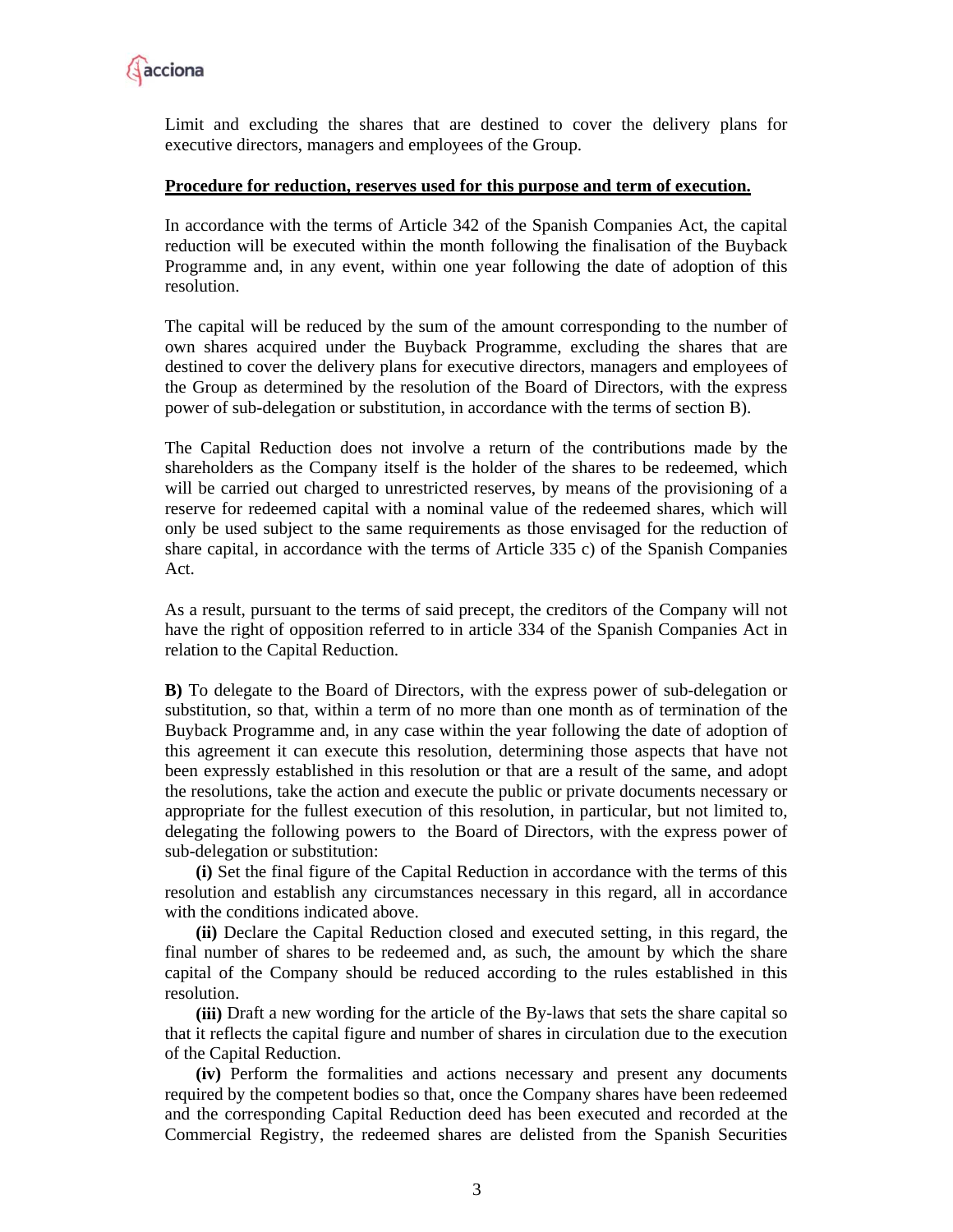markets, via the Securities Market Interconnection System (Continuous Market) and the cancellation of the corresponding book entries by "*Sociedad de Gestión de los Sistemas de Registro, Compensación y Liquidación de Valores, S.A*." (IBERCLEAR).

**(v)** Publish those announcements that are legally required and make any applications and communications as appropriate and take any steps necessary or appropriate to execute and formalise the Capital Reduction before any public or private entities and bodies, Spanish or foreign, including for the declaration, supplementation or remedy of defects or omissions that could prevent or hinder the full effect of the above resolutions.

The Board of Directors is expressly authorised to delegate the powers referred to in this resolution, pursuant to the terms of article 249 bis of the Spanish Companies Act.

#### **ITEM SEVEN.-**

**7.1.** To approve the amendment of article **21 (Venue and time for holding the General Meeting. Extension of meetings)** in the terms of the proposed resolution placed at the disposal of the shareholders and which will henceforth read as follows:

#### *"Article 21.- Venue and time for holding the General Meeting. Extension of meetings.*

*1. The General Meeting will be held in the municipal district in which the company is domiciled or in the municipal district of Madrid, with the Board of Directors, when calling each meeting, deciding the venue at which the meeting is to be held, within the parameters indicated. If the announcement does not state the venue of the meeting, it will be understood that the Meeting will be held at the registered address.* 

*2. The General Meeting may resolve to extend the duration of the same for one or more consecutive days, acting on a proposal of the Board of Directors or a number of shareholders representing at least a quarter of the share capital in attendance. Regardless of the number of sessions making up the Meeting, it will be considered a single Meeting, with just one set of minutes being taken for all the sessions."* 

**7.2.** To approve the amendment of article **18 (Location of the General Meeting)** in the terms of the proposed resolution placed at the disposal of the shareholders and which will henceforth read as follows:

#### *"Article 18. Location of the General Meeting.*

*1. The General Meeting will be held in the municipal district in which the company is domiciled or in the municipal district of Madrid, with the Board of Directors, when calling each meeting, deciding the venue at which the meeting is to be held, within the parameters indicated. If the announcement does not state the venue of the meeting, it will be understood that the Meeting will be held at the registered address.* 

*2. In addition to the venue at which the General Meeting is to be held, as stated in the announcement, Acciona may specify other venues or facilities connected with it via videoconference allowing the recognition and identification of the persons attending, permanent communication between the persons attending regardless of where they are located, the intervention of any one of them with the knowledge of the others and the casting of votes by each one.*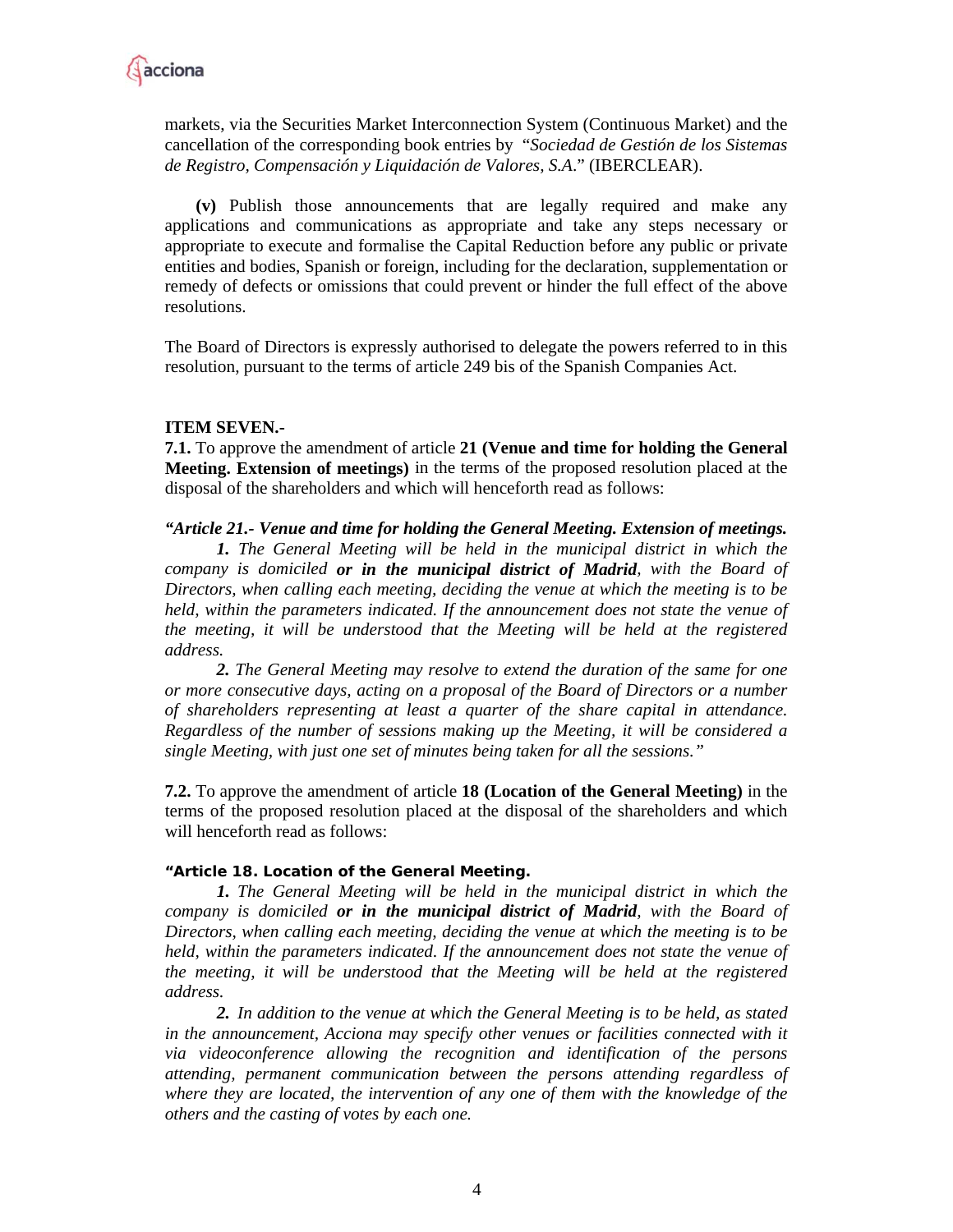

*The persons attending at any of the duly equipped venues or facilities will, for all purposes pertaining to the General Meeting, be deemed as attending the meeting. The meeting will be deemed to have been held at the principal venue.* 

*3. The Board of Directors and its delegate bodies may establish any measures of supervision and protection, including access control systems, as appropriate to ensure the security of those attending and that the General Meeting is held in an orderly fashion."*

**ITEM EIGHT.-** To approve, on a consultative basis, the Annual Report on Remuneration of Directors for the 2017 financial year.

**ITEM NINE.-** To approve the 2017 Sustainability Report.

**INTEM TEN.-** To authorise the announcement of Extraordinary General Meetings of the Company with a minimum of fifteen (15) days' notice, pursuant to article 515 of the Spanish Companies Act.

**TIME ELEVEN.-** To delegate to the Board of Directors the broadest powers of implementation, interpretation, remedy and execution of the resolutions adopted by this General Meeting, with the express authorisation for the powers to be exercised by the Directors or the Secretary designated by the Board of Directors.

Thus, among other actions, such persons are empowered to that any of them, acting jointly and severally, can:

- Restate the current texts of the By-laws and the Regulations of the General Meeting.

- Remedy any defects in the formalisation of the resolutions adopted by the General Meeting in the sense indicated by the verbal or written classification from the Commercial Registry.

This significant fact is published in Spanish and English, in case of discrepancy between both versions, the Spanish version shall prevail.

Yours faithfully

Jorge Vega-Penichet López Secretario del Consejo de Administración